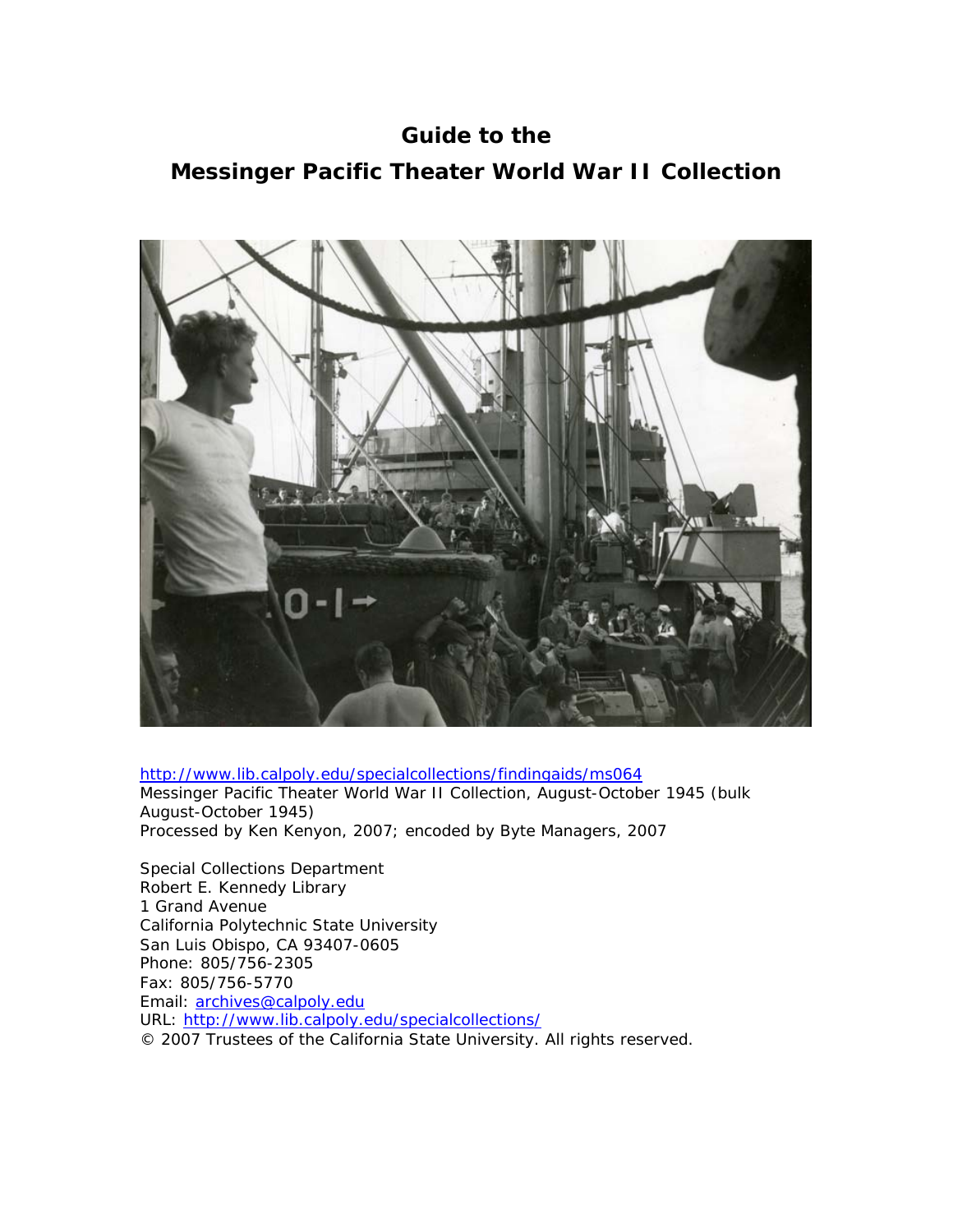# **Table of Contents**

| <b>DESCRIPTIVE SUMMARY</b>            | $\overline{3}$          |
|---------------------------------------|-------------------------|
|                                       |                         |
| Title:                                | 3                       |
| <b>Collection Number:</b>             | $\sqrt{3}$              |
| Creator:                              | $\mathsf 3$             |
| Abstract:                             | 3                       |
| Extent:                               | 3                       |
| Language:                             | 3                       |
| Repository:                           | 3                       |
| <b>ADMINISTRATIVE INFORMATION</b>     | $\overline{\mathbf{4}}$ |
|                                       |                         |
| Provenance:                           | 4                       |
| Access:                               | $\overline{4}$          |
| Restrictions on Use and Reproduction: | 4                       |
| Preferred Citation:                   | $\overline{4}$          |
| <b>INDEXING TERMS</b>                 | 4                       |
| Subjects:                             | 4                       |
| Genres and Forms of Material:         | 4                       |
| <b>RELATED MATERIALS</b>              | $\overline{4}$          |
| <b>Related Collections:</b>           | 4                       |
| <b>BIOGRAPHICAL NOTE</b>              | 5                       |
| <b>SCOPE AND CONTENT NOTE</b>         | $\overline{5}$          |
| <b>SERIES DESCRIPTION/FOLDER LIST</b> | $\overline{6}$          |
| <b>SERIES 1. PHOTOGRAPHS, 1945</b>    | <u>6</u>                |
| A. PHOTOGRAPHS OF HAWAII AND JAPAN    | 6                       |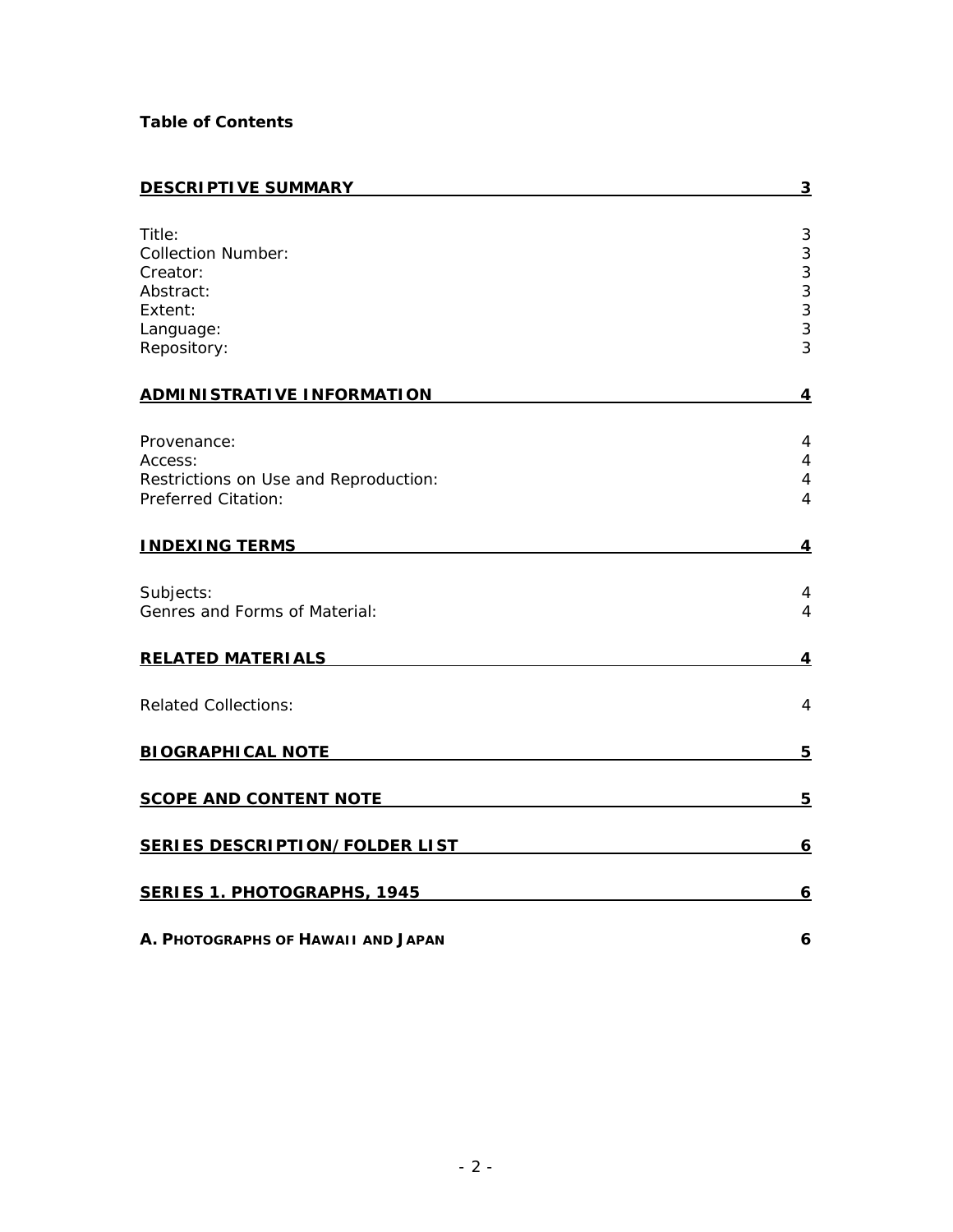## <span id="page-2-0"></span>**Descriptive Summary**

## **Title:**

Messinger Pacific Theater World War II Collection, August-October, 1945

**Collection Number:** 

MS 064

# **Creator:**

Donald J. Messinger

# **Abstract:**

The Messinger Collection contains 100 black-and-white photographs that record one soldier's views of Japan in the closing days of World War II, including 14 aerial photographs of Nagasaki after the atomic bombing on August 9, 1945.

The photographs include views of Pearl Harbor, Hawaii; the sea voyage to the Sasebo Naval Base, Japan; Japanese and American ships and aircraft; Army, Navy and Marine military personnel; images of Japanese urban and rural life in and around Sasebo following the fire-bombing; and aerial photography showing the devastation after the second atomic bomb was dropped on Nagasaki.

# **Extent:**

1 box

**Language:**  English

# **Repository:**

Special Collections, Robert E. Kennedy Library California Polytechnic State University San Luis Obispo, CA 93407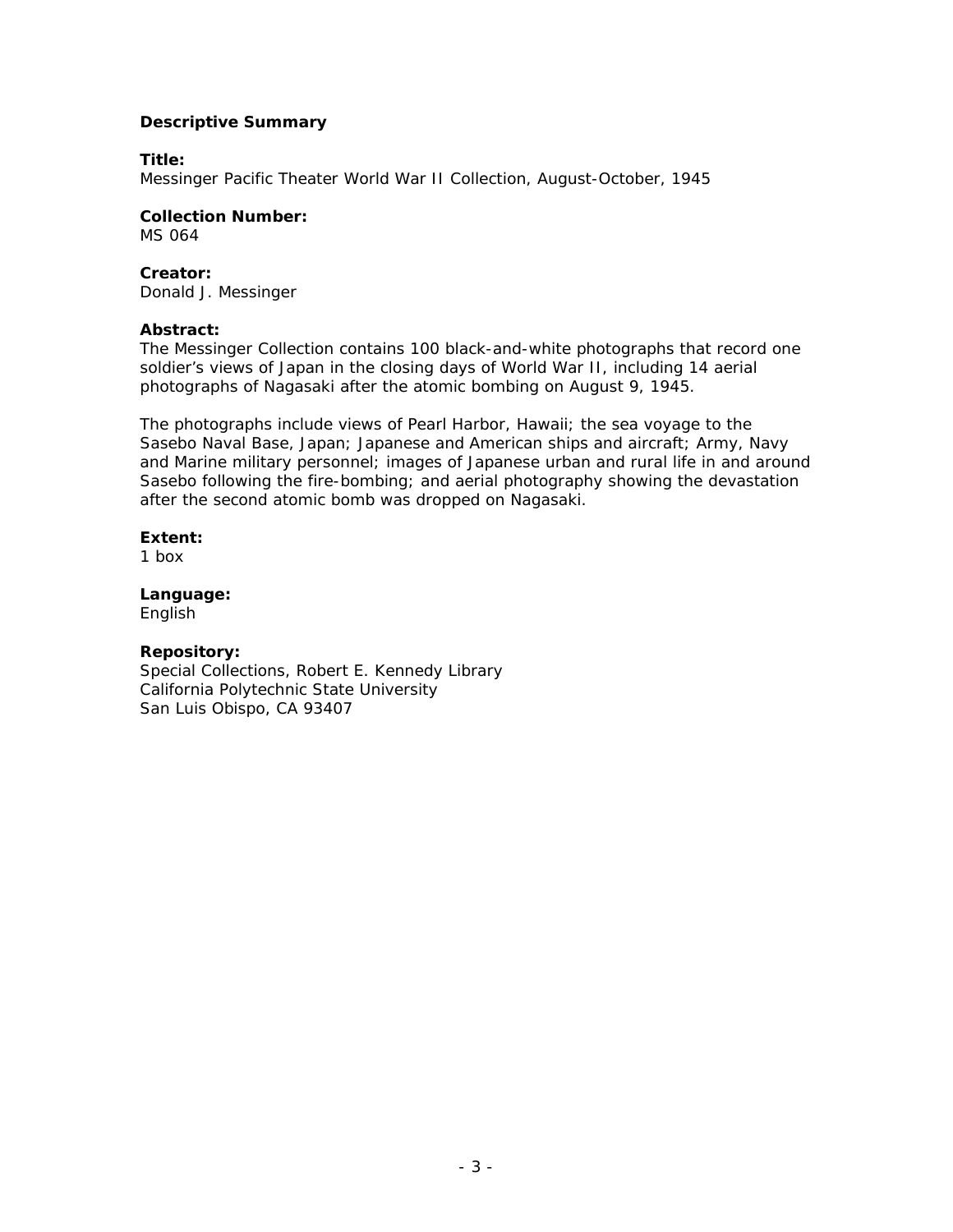## <span id="page-3-0"></span>**Administrative Information**

#### **Provenance:**

Found in collection.

#### **Access:**

Collection is open to qualified researchers by appointment only. For more information on access policies and to obtain a copy of the Researcher Registration form, please visit the Special Collections Access page.

### **Restrictions on Use and Reproduction:**

In order to reproduce, publish, broadcast, exhibit, and/or quote from this material, researchers must submit a written request and obtain formal permission from Special Collections, Cal Poly, as the owner of the physical collection. Researchers should also consult with an appropriate staff member regarding literary or other intellectual property rights pertaining to this collection.

Photocopying of material is permitted at staff discretion and provided on a fee basis. Photocopies are not to be used for any purpose other than for private study, scholarship, or research. Special Collections staff reserves the right to limit photocopying and deny access or reproduction in cases when, in the opinion of staff, the original materials would be harmed.

## **Preferred Citation:**

Messinger Pacific Theater World War II Collection, Special Collections, California Polytechnic State University, San Luis Obispo, Calif.

## **Indexing Terms**

### **Subjects:**

Bombing, Aerial --Japan -- Pictorial works Nagasaki-shi (Japan) -- History -- Bombardment, 1945 -- Pictorial works Sasebo-shi (Japan) -- History -- Bombardment, 1943 -- Pictorial works War photography -- United States -- History -- 20th century. World War, 1939-1945. World War, 1939-1945 -- Archival resources World War, 1939-1945 -- Japan World War, 1939-1945 -- Aerial operations, American -- Pictorial works. World War, 1939-1945 -- Japan -- Nagasaki-shi. Messinger, Donald J. -- 1914-1993

# **Genres and Forms of Material:**

Photographs

### **Related Materials**

## **Related Collections:**

Guide to the Smith Family Papers on World War II, 1936-2005 (MS 65) Guide to the Manzanar Collection, 1942-1994 (MS 026)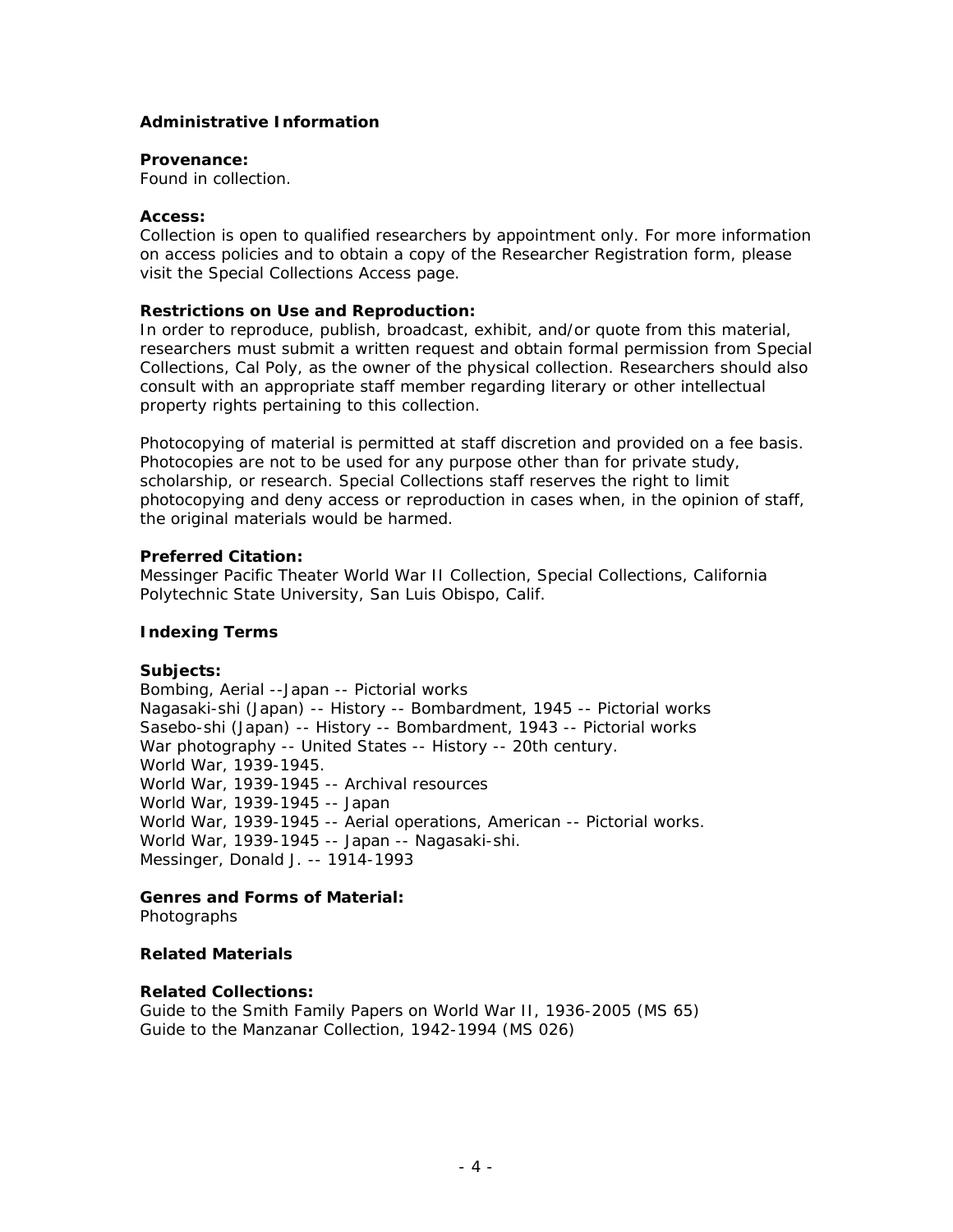## <span id="page-4-0"></span>**Biographical Note**

Donald J. Messinger was born on February 9, 1914, and died in Rochester, New York, on June 4, 1993. Little is known about his life or his service during World War II.

### **Scope and Content Note**

The Messinger Collection contains 100 black-and-white photographs that record one soldier's views of Japan in the closing days of World War II, including 14 aerial photographs of Nagasaki after the atomic bombing on August 9, 1945.

The photographs include views of Pearl Harbor, Hawaii; the sea voyage to the Sasebo Naval Base in Japan; Japanese and American ships and aircraft; Army, Navy and Marine military personnel; images of Japanese urban and rural life in and around Sasebo following the fire-bombing; and aerial photography showing the devastation after the second atomic bomb was dropped on Nagasaki.

The collection is arranged in original chronological order, from August through October of 1945 and uses Mr. Messinger's captions from the photographs in folder lists.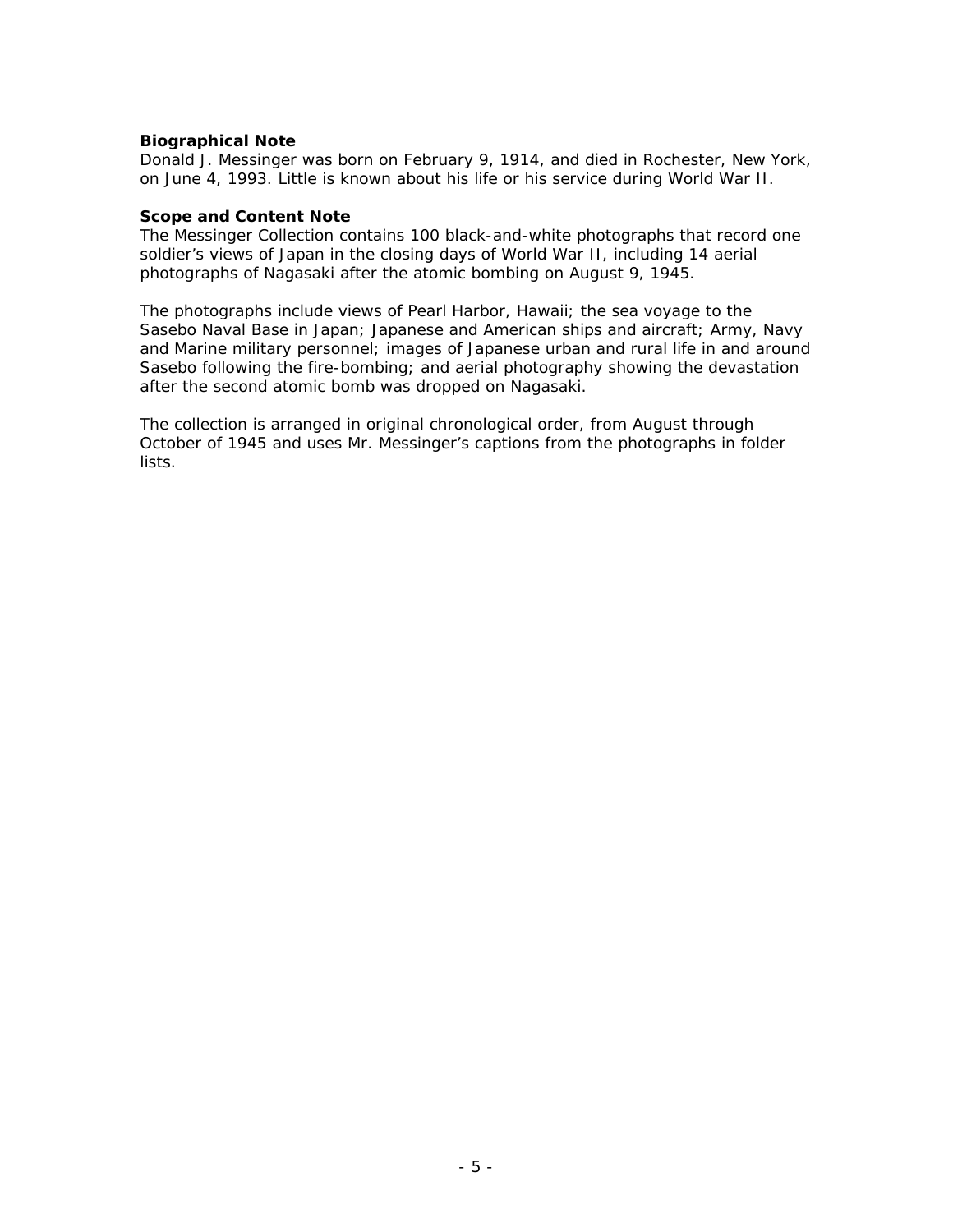## <span id="page-5-0"></span>**Series Description/Folder List**

#### **Series 1. Photographs, 1945**

Contains one subseries: A. Photographs of Hawaii and Japan.

### **A. Photographs of Hawaii and Japan**

Contains black-and-white snapshots of military personnel from the Army, Navy and Marines, and the Japanese people in and around Sasebo; military transport by air, land and sea, and the devastation from firebombing and the atomic bomb at the close of World War II, arranged chronologically from August-October, 1945.

Box 1 Folder 1 Sad Sacks, the day of leaving, Hawaii Always trucks Convoy making up in Pearl Harbor Plenty of room to enjoy the beautiful trip out From the bridge to forward deck

Box 1 Folder 2 Real comfort below-decks Late evening, Sept. 21, 1945, Sasebo, Japan Early morning, Sept. 22, 1945, Sasebo, Japan The outer harbor looking east to China, Sasebo, Japan Sasebo's inner harbor

Box 1 Folder 3 Landing at the Seaplane Base of the great Sasebo Naval Base, Sept. 22, 1945 The first Christian service to be held in this area This factory moved 95% underground A great factory for making catapults Inside said bunkhouse – former factory

Box 1 Folder 4 Mountainside entrance to underground factory Inside view of underground factory Japanese working for 98<sup>th</sup> N.C.B. cutting grass Airstrip of mowed grass at V.M.O. 5 Seaplane Base, Sasebo Typical forward area Post Office

Box 1 Folder 5 Some mail did come Sweating out the trip home Stateside hair cut??? Japanese Washrack We stand in line to eat!!! We Stand in Line!!!

Box 1 Folder 6 Japanese squat facing the high end One of three Peace Planes Charcoal burners used in lieu of gasoline Typical farm wife with child on her back Little Miss, with Sasebo Harbor in background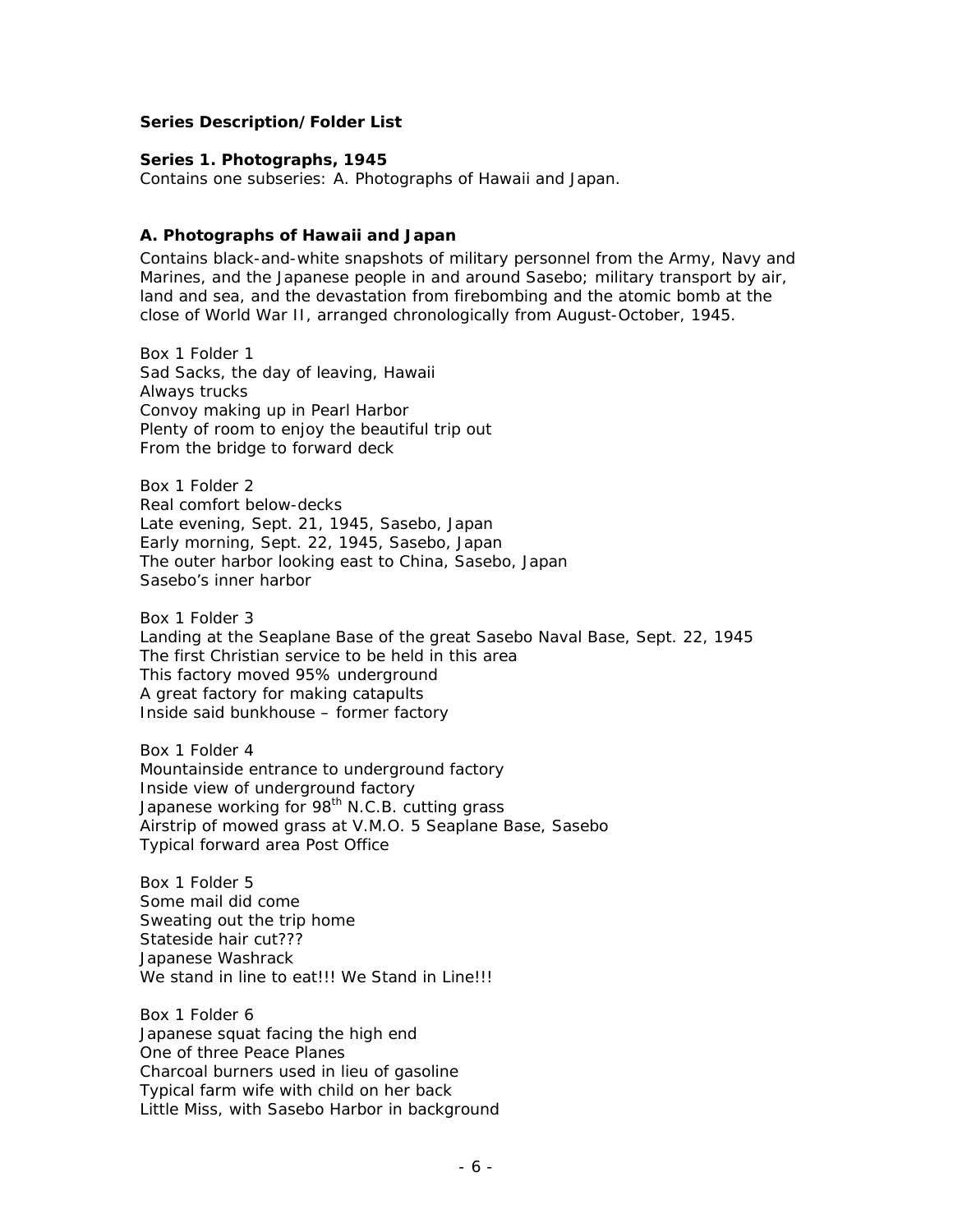Box 1 Folder 7 Curing rice in sunlight Even the very old did their share All except the middle-class city man – his wife his serf Not so the farmer – his wife his partner Saw a great deal of this

Box 1 Folder 8 Typical sight of loaded women As a rule, it's the women's place in front of the load Taken near Haiki, 10 miles from Sasebo Japanese police Kids – very colorful kimonos

Box 1 Folder 9 Notice the very large doll on the child's back Threshing rice Japanese bicycle-taxi near Kashima Inside shot of middle-class home It's quite humid in this area

Box 1 Folder 10 View of Sonogi, Japan, with terraced rice paddies Women carry male children until quite an advanced age Air view of rice paddies Very little land goes to waste in Japan Ten million people live on the island of Kyushu alone

Box 1 Folder 11 View of terraced fields Air view of the Kumamoto Mountains across the Shimabara Kaiwan Bay Inland waterways on air flight from Sasebo to Nagasaki Rice fields, with part of Saga Mountain Range in background Japanese plane factory, not far from Omuta.

Box 1 Folder 12 Roadside shrine hidden in the rocks Inside view of the Catholic Church, Sacred Heart, Main Street, Sasebo Entrance to Shinto Shrine These shrines were out of bounds to all troops Entrance to a Buddhist temple

Box 1 Folder 13 Country village Country estate of rich farmer Front view of estate Better than average farm house Missionary school

Box 1 Folder 14